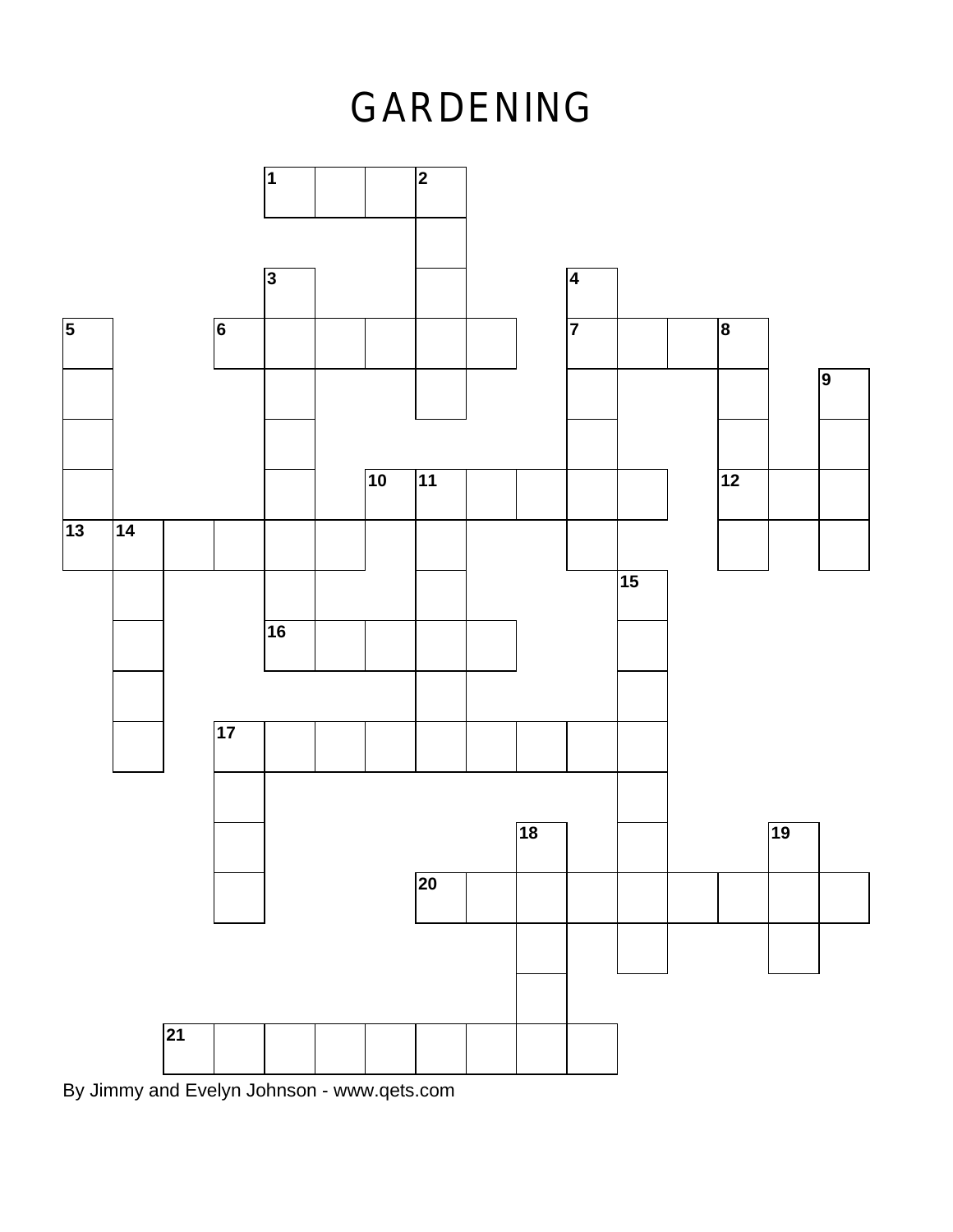# **GARDENING**

### **ACROSS**

- **1** Become larger
- **6** Blossom
- **7** Precipitation
- **10** Area of land used for cultivating plants and flowers
- **12** Garden tool with flat crosswise blade and long handle
- **13** Long-handled scoop used for digging
- **16** Bush
- **17** Any young tree or plant
- **20** Having a life cycle of more than two years
- **21** To sprout

### **DOWN**

- **2** Transparent, tasteless, and odorless liquid
- **3** Tool used to trim hedges
- **4** Hand tool with broad curved blade used for scooping dirt
- **5** green plant with narrow flat leaves and jointed stems
- **8** Period between sunset and sunrise
- **9** Perennial woody plant consisting of roots, trunk, and branches
- **11** Plant that completes life cycle in one year
- **14** Decomposed plant matter in soil
- **15** Bright light of the sun
- **17** Earth
- **18** Edible plant product
- **19** Period between sunrise and sunset